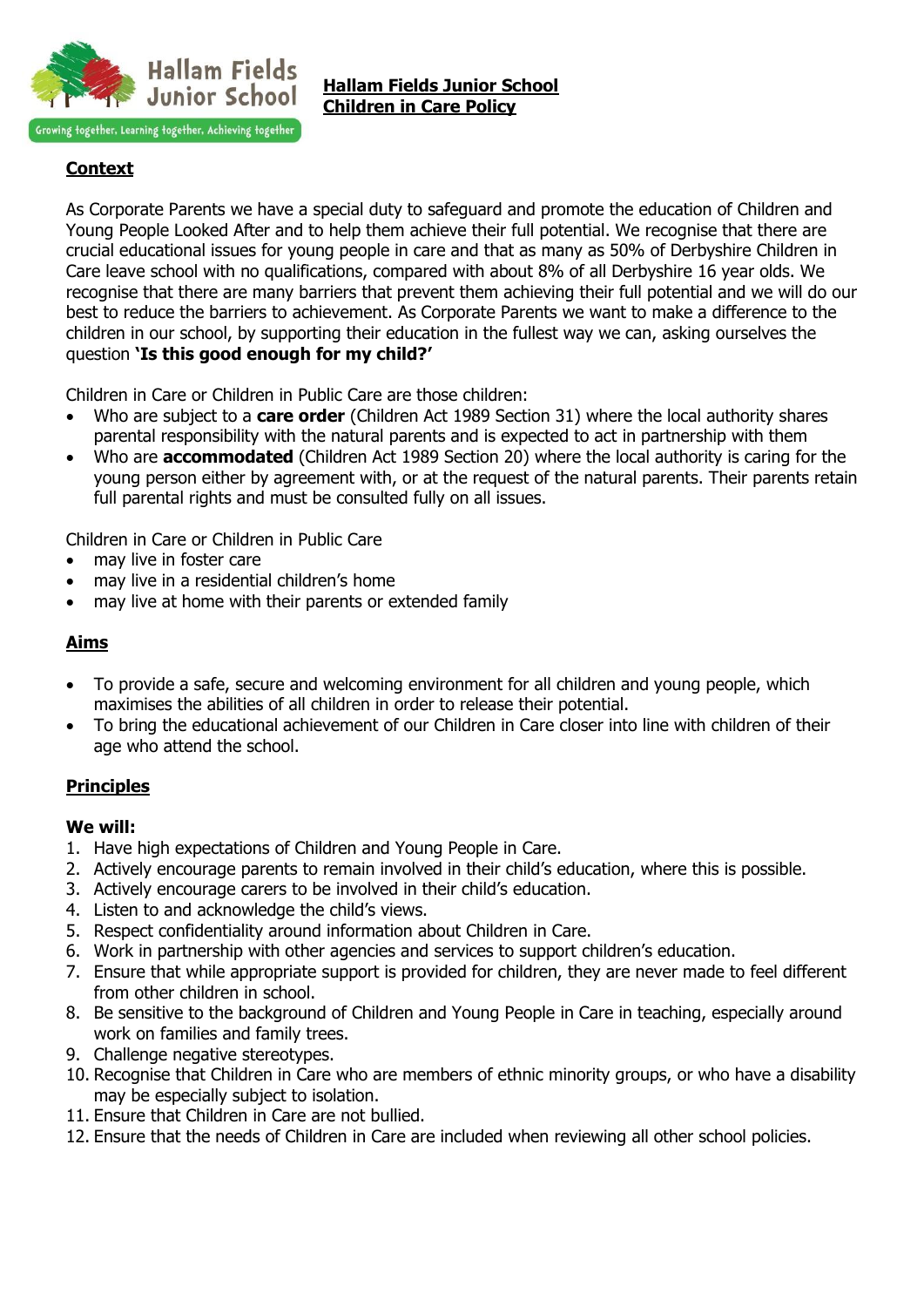## **In order to achieve the aims and principles the school will ensure that:**

- 1. There is a Designated Teacher for Children in Care who will:
	- a) Monitor children's progress and celebrate children's achievements, and set up intervention strategies and take appropriate action when necessary.
	- b) Monitor children's attendance ,behavioural and emotional needs, and any exclusions and set up intervention strategies and take appropriate action when necessary.
	- c) Attend meetings and training for Designated Teachers.
	- d) Advocate for Children in Care within school and raise awareness among **all** school staff about the needs of Children in Care.
	- e) Liaise and develop good communications with Social Services and other agencies/ support services, so that the school can work in close co-operation with other services and agencies to support children's education.
	- f) Ensure that relevant staff receive appropriate information about individual children on a 'need to know' basis.
	- g) Ensure that if a child's care or educational circumstances changes that they receive the educational and pastoral support that they need, particularly when new to the school.
	- h) Ensure that all children have a Personal Education Plan and that a member of staff attends the Personal Education Plan meetings and writes the Action Plan, and where appropriate attends the Social Services Statutory Review meetings, and that they are well briefed beforehand.
- 2. Senior managers recognise the responsibility of being a Designated Teacher for Children Looked After and will provide appropriate support and systems for the role, with all the responsibilities outlined above, to be properly fulfilled.
- 3. Children are consulted and involved in the decisions taken about themselves, and have access to support in school.
- 4. Where a child is at risk of underachievement or exclusion, early intervention and extra academic and pastoral support is provided, when needed.
- 5. Children in Care with special educational needs are assessed, and get appropriate resources to support their learning.
- 6. Children in Care have every opportunity to participate fully in all aspects of school life, and that their interests and talents are encouraged and developed.
- 7. Children in Care receive extra support at times of educational transition, and that the Connexions Service are involved from Year 9, in planning to support the young person into post 16 education.
- 8. Information is shared strictly on a 'need to know' basis, and that all staff follow the Derbyshire Information Sharing Procedures for the Education of Young People in Public Care. The governors of Hallam Fields Junior School will ensure that all information/data is processed in line with the new GDPR Regulations May 2018.
- 9. Behaviour management policies recognise and make suitable provision for the needs and difficulties of Children in Care.